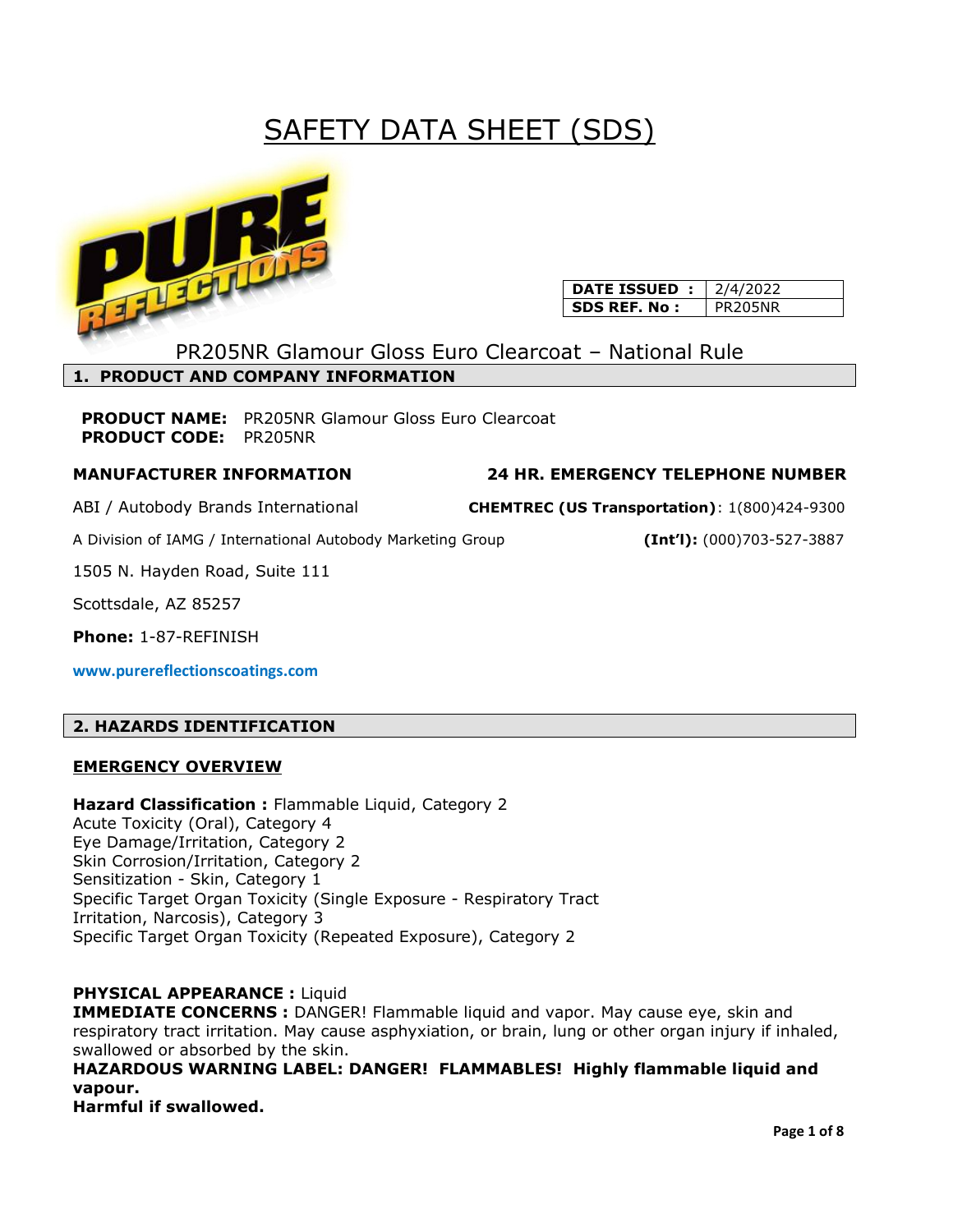**Causes serious eye irritation. Causes skin irritation. May cause an allergic skin reaction. May cause respiratory irritation. May cause drowsiness and dizziness. May cause damage to organs through prolonged or repeated exposure.**



**PRECAUTIONARY STATEMENTS: Obtain special instructions before use. Ground / bond container and receiving equipment. Use explosion-proof electrical/ventilating/lighting equipment. se only non-sparking tools. Take precautionary measures against static discharge. Do not breathe dust/fume/gas/mist/vapours/spray. Wash thoroughly after handling. Do no eat, drink or smoke when using this product. Contaminated work clothing should not be allowed out of the workplace. Use only outdoors or in a wellventilated area. Wear protective gloves/protective clothing/eye protection/face protection. IF SWALLOWED: Call a POISON CENTER or doctor/physician if you feel unwell. IF ON SKIN: Wash with plenty of soap and water. Get medical advice/attention if you feel unwell. IF ON SKIN (or hair): Remove/Take off immediately all contaminated clothing and rinse skin with water/shower. IF IN EYES: Rinse cautiously with water for several minutes and remove contact lenses, if present and easy to do. Continue rinsing. IF INHALED: Remove victim to fresh air and keep at rest in a position comfortable for breathing. Rinse mouth. If skin irritation occurs: Get medical advice/attention. Take off contaminated clothing and wash before reuse. Wash contaminated clothing before reuse. If eye irritation persists: Get medical advice/attention. If skin irritation or rash occurs: Get medical advice/attention. In case of fire: Use chemical extinguisher or chemical foam extinguisher for extinction. Store in a well-ventilated place. Keep cool. Keep container tightly closed. Store locked up. Dispose of contents/container to proper regulations.**

## **POTENTIAL HEALTH EFFECTS**

**EYES :** Liquid is severely irritating to the eyes. High vapor concentrations are also irritating. **SKIN :** Liquid is moderately irritating to the skin. Prolonged or repeated contact can result in drying of the skin which may result in skin irritation and dermatitis (rash). Liquid may be absorbed through the skin.

**INGESTION :** Ingestion may cause headache, dizziness, fatigue, and central nervous system depression along with gastrointestinal disturbances.

**INHALATION :** Vapors may be irritating to the nose, throat, and respiratory tract. Exposure to high vapor concentrations may cause central nervous system (CNS) depression. Aspiration of liquid may cause pneumontitis, pulmonary edema, and hemorrhaging.

**CHRONIC :** No chronic health concerns known.

**CARCINOGENICITY :** This material is not currently known to have carcinogenic properties. **MUTAGENICITY :** This material is not know to have mutagenic effects on genetic material. **IRRITANCY:** This material may cause irritation to the eyes, skin, and respiratory tract. Use correct PPE when handling this material.

#### **REPRODUCTIVE TOXICIITY**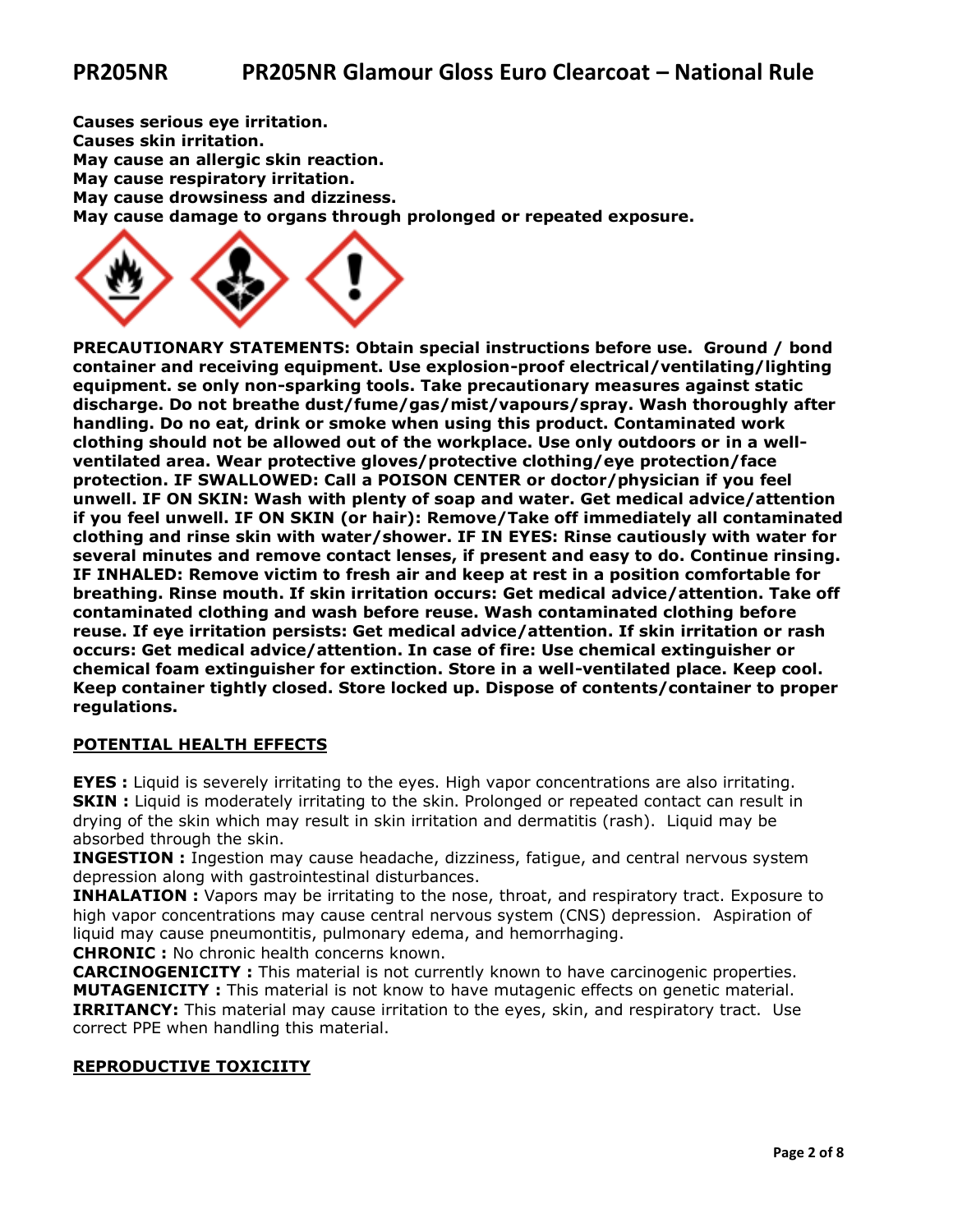**REPRODUCTIVE EFFECTS :** This material is not known to cause any reproductive system damage.

**TERATOGENIC EFFECTS :** This material is not known to contain any teratogenic substances.

#### **3. COMPOSITION/CHEMICAL INFORMATION**

| <b>Chemical Name</b>                      | <b>CAS Number</b> | Weight %          |
|-------------------------------------------|-------------------|-------------------|
| Acrylic Copolymer (56705700001-<br>5247P) | 56705700001       | 25% to 50%        |
| Acetone                                   | $67 - 64 - 1$     | 20% to 25%        |
| *Xylenes, Mixed Isomers                   | 1330-20-7         | 10% to 15%        |
| <b>Butyl Acetate</b>                      | 123-86-4          | 5% to 10%         |
| *Aromatic Petroleum Distillates           | 64742-95-6        | 1% to 5%          |
| <b>Styrene</b>                            | $100 - 42 - 5$    | 1% to 5%          |
| Acetic Acid                               | $64 - 19 - 7$     | $0.01\%$ to $1\%$ |
| Dibutyltin Dilaurate                      | $77 - 58 - 7$     | $0.01\%$ to $1\%$ |

\* Toxic chemical subject to the reporting requirements of section 313 of Title III and of 40 CFR 372.

#### **4. FIRST AID MEASURES**

**EYES :** Immediately flush eyes with plenty of water for at least 15 minutes while holding eyelids open. Seek medical aid if irritation persists.

**SKIN :** Flush skin with soap and water while removing contaminated clothing. If irritation occurs, seek immediate medical attention. Do not reuse clothing or shoes until thoroughly cleaned.

**INGESTION :** Do not induce vomiting, and seek immediate medical attention. Do not attempt to give any liquids if victim is unconscious.

**INHALATION :** Immediately remove victim to fresh air. If victim is not breathing, give artificial respiration. If breathing is difficult, oxygen should be administered by qualified personnel. Seek immediate medical attention.

**NOTES TO PHYSICIAN:** If the victim is a child, give no more than 1 glass of water and 15cc (1 tablespoon) syrup of ipecac. If symptoms such as loss of gag reflex, convulsions, or unconsciousness occur before emesis, gastric lavage should be considered following intubation with a cuffed endotracheal tube.

#### **5. FIRE FIGHTING MEASURES**

**FLASH POINT AND METHOD :** 0 degrees Fahrenheit Tagliabue Closed Cup (TCC)

**FLAMMABLE LIMITS :** 1.7% to 12.8%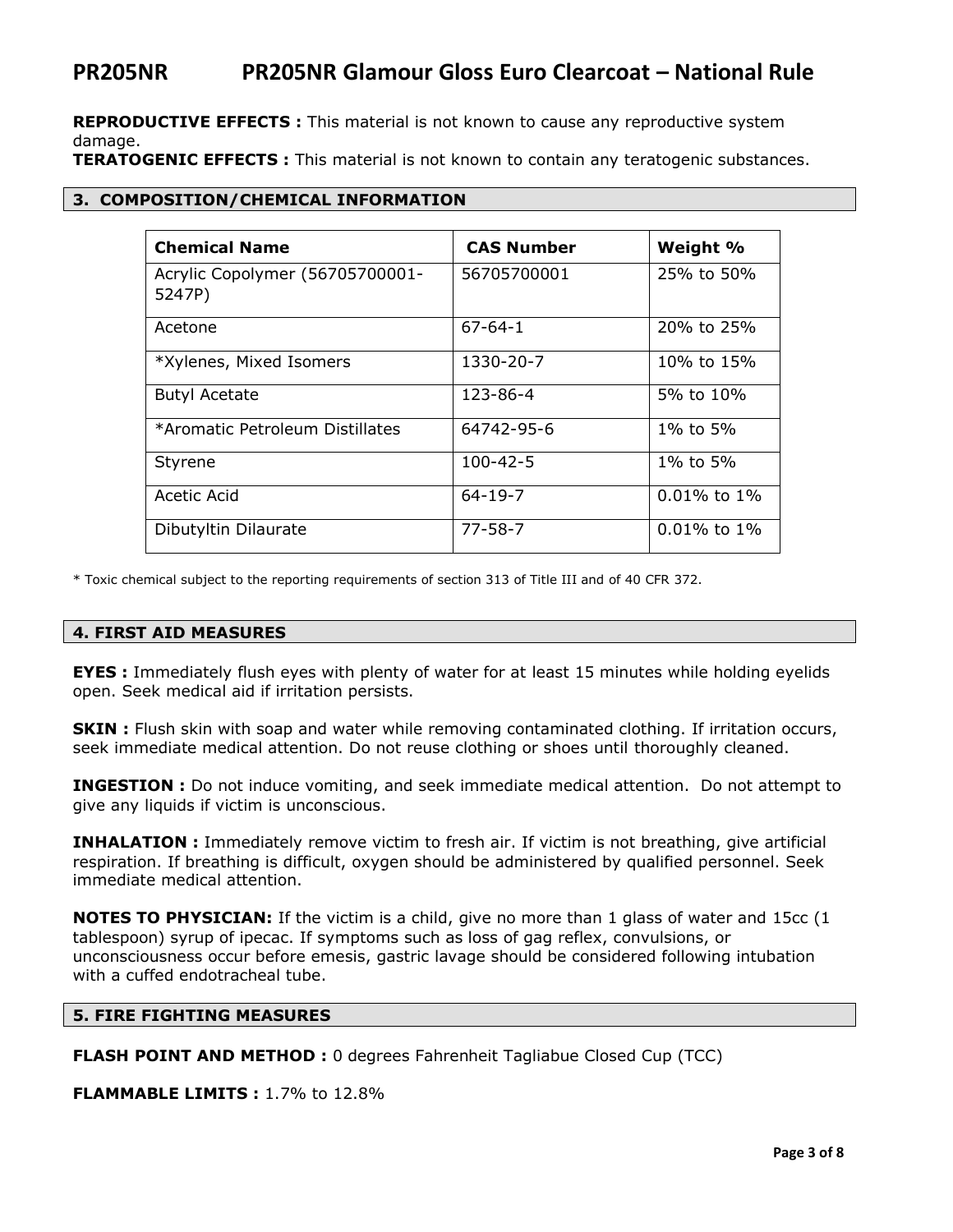#### **AUTOIGNITION TEMPERATURE :** No data available.

**GENERAL HAZARD :** Carbon monoxide and unidentified organic compounds may be formed during combustion.

**EXTINGUISHING MEDIA :** Use water fog, "alcohol" foam, dry chemical, or CO2.

**FIRE FIGHTING PROCEDURES :** WARNING! Flammable Liquid. Clear the fire area of unprotected personnel. Do not enter confined fire space without full bunker gear; including a positive pressure NIOSH approved SCBA. Cool fire exposed containers with water. If water is used, fog nozzles are preferred

**EXPLOSION HAZARD :** When heated above the flash point, this material emits flammable vapors which, when mixed with air, can burn or be explosive. Fine mists or sprays may be flammable at temperatures below the flash point.

### **6. ACCIDENTAL RELEASE MEASURES**

**GENERAL PROCEDURES :** WARNING. Flammable. Ventilate area of leak or spill for at least 24 hours or until it has been declared safe. Remove all sources of ignition. Stop the leak if there is no risk involved. Clean-up personnel require protective clothing and respiratory protection from vapors. Absorb liquid with inert material. Only specially trained or qualified personnel should handle the emergency.

#### **ENVIRONMENTAL PRECAUTIONS**

**WATER SPILL :** Keep material out of storm sewers and ditches which lead to waterways.

**LAND SPILL :** Contact applicable authorities and determine applicable regulations based on MSDS information.

**AIR RELEASE :** Contact applicable authorities and determine applicable regulations based on MSDS information.

### **7. HANDLING AND STORAGE**

**GENERAL PROCEDURES :** Keep away from heat, sparks, and flame. Surfaces that are hot may ignite liquid even in the absence of sparks or flame. Extinguish pilot lights, cigarettes, and turn off all other sources of ignition prior to use, and until all vapors are gone. Keep containers tightly closed and upright to prevent leakage.

**COMMENTS :** KEEP OUT OF REACH OF CHILDREN! Empty containers retain product residue and can be dangerous. Do not pressurize, cut weld, braze, solder, drill, grind, or expose such containers to heat, flame, sparks static electricity, or other sources of ignition.

#### **8. EXPOSURE CONTROLS/PERSONAL PROTECTION**

#### **EXPOSURE GUIDELINES :**

**OSHA HAZARDOUS COMPONENTS (29 CFR 1910.1200)**

|                      | <b>EXPOSURE LIMITS</b> |                 |                  |
|----------------------|------------------------|-----------------|------------------|
| <b>CHEMICAL NAME</b> |                        | <b>OSHA PEL</b> | <b>ACGIH TLV</b> |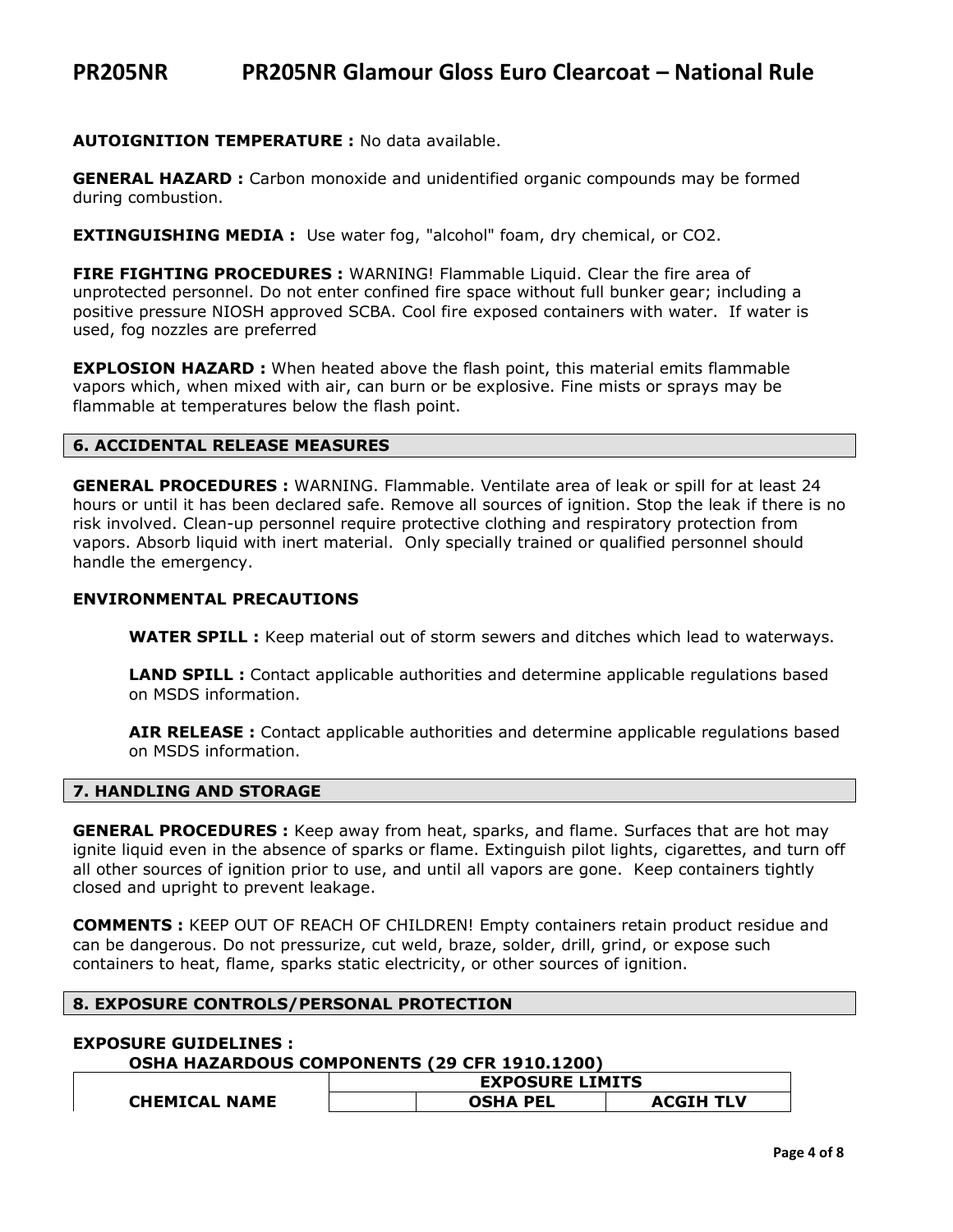|                         |             | ppm  | mg/m <sub>3</sub> | ppm | mq/m <sub>3</sub> |
|-------------------------|-------------|------|-------------------|-----|-------------------|
| Acetone                 | TWA         | 1000 | 2400              | 250 | 590               |
|                         | <b>STEL</b> | NL   | NL                | ΝL  | NL                |
| *Xylenes, Mixed Isomers | TWA         | 100  | 435               | 100 | 435               |
|                         | <b>STEL</b> | ΝL   | NL                | 150 | 635               |
| <b>Butyl Acetate</b>    | TWA         | 150  | 710               | 150 | 710               |
|                         | <b>STEL</b> | ΝL   | NL                | 200 | 950               |
| *Aromatic Petroleum     | TWA         | ΝL   | NL                | 350 | 1800              |
| <b>Distillates</b>      | <b>STEL</b> | ΝL   | ΝL                | ΝL  | NL                |
| Styrene                 | TWA         | 100  | 425               | 50  | 215               |
|                         | <b>STEL</b> | NL   | NL                | 100 | 425               |
| Acetic Acid             | <b>TWA</b>  | 10   | 25                | 10  | 25                |
|                         | <b>STEL</b> | ΝL   | NL                | 15  | 37                |

# **OSHA TABLE COMMENTS:**

 $NL = Not Listed$ 

Ca = "WARNING: THIS PRODUCT CONTAINS CHEMICALS KNOWN TO THE STATE OF CALIFORNIA TO CAUSE CANCER AND BIRTH DEFECTS OR OTHER REPRODUCTIVE HARM."

**ENGINEERING CONTROLS:** Provide exhaust ventilation sufficient to keep the airborne concentration of this product below its exposure limits. Exhaust air may need to be cleaned by scrubbers or filters to reduce environmental contamination.

## **PERSONAL PROTECTIVE EQUIPMENT**

**EYES AND FACE:** Use chemical safety goggles and/or full face shield where splashing is possible. Contact lenses should not be worn when working with this material. Maintain eye wash fountain and quick-drench facilities in work areas.

**SKIN:** Wear resistant gloves (consult your safety equipment supplier). To prevent repeated or prolonged skin contact, wear impervious clothing and boots.

**RESPIRATORY:** If exposure may or does exceed occupational exposure limits (Section 8) use a NIOSH approved respirator to prevent overexposure. In accord with 29 CFR 1910.134, use either an atmosphere-supplying respirator or an air-purifying respirator for organic vapors.

**HYGIENIC WORK PRACTICES:** Use good personal hygiene when handling this product. Wash hands after use, before eating, drinking, smoking, or using the toilet.

**OTHER USE PRECAUTIONS:** Facilities storing or utilizing this material should be equipped with an eyewash facility and a safety shower.

**COMMENTS:** May be harmful or fatal if swallowed. May irritate body tissues. Use with adequate ventilation. Avoid breathing vapor. Do not get in eyes, on skin, on clothing. Wash thoroughly after handling.

#### **9. PHYSICAL AND CHEMICAL PROPERTIES**

**PHYSICAL STATE :** Liquid **ODOR :** Typical paint odor. **pH :** Not Applicable **BOILING POINT :** 133 Degrees Fahrenheit to 244 Degrees Fahrenheit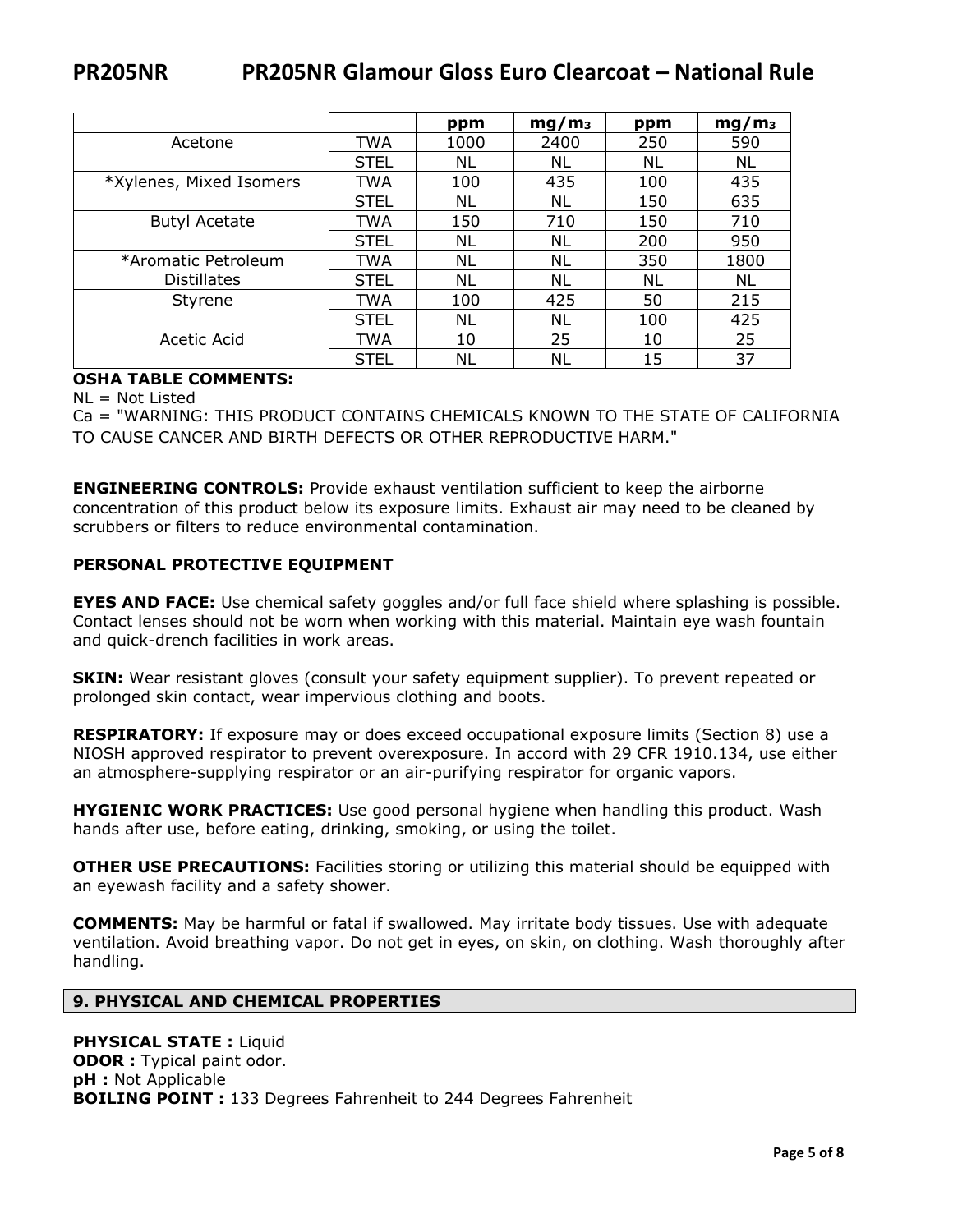**FREEZING POINT :** No data available **VOLATILE ORGANIC COMPOUNDS:** 238 G/L (1.99 Lbs/Gal) **(VOC Theoretical – As Packaged) HAZARDOUS AIR POLLUTANTS (HAP's):** 130 G/L (1.08 Lbs/Gal) **(HAP's Theoretical – As Packaged) SOLUBILITY IN WATER :** Soluble in most organic solvents. Not soluble in water. **EVAPORATION RATE :** No data available **DENSITY :** 7.65 (Lbs/Gal)

#### **10. STABILITY AND REACTIVITY**

**STABLE :** Yes

**HAZARDOUS POLYMERIZATION :** Will not occur

**CONDITIONS TO AVOID :** Avoid heat, sparks, flame and contact with strong oxidizing agents. Prevent vapor accumulation.

**POLYMERIZATION :** Avoid heat, flame, and other sources of ignition.

**HAZARDOUS DECOMPOSITION PRODUCTS:** Carbon monoxide and unidentified organic compounds may be formed during combustion.

**INCOMPATIBLE MATERIALS :** Strong oxidizers.

#### **11. TOXICOLOGICAL INFORMATION**

**GENERAL COMMENTS:** None identified.

#### **12. ECOLOGICAL INFORMATION**

**ECOTOXICOLOGICAL INFORMATION:** Keep out of waterways.

#### **13. DISPOSAL INFORMATION**

**DISPOSAL METHOD:** This material is a US EPA defined ignitable hazardous waste. The preferred options for disposal are to send to licensed reclaimers, or to permitted incinerators. Any disposal practice must be in compliance with federal, state, and local regulations. Do not dump into sewers, ground, or any body of water.

**EMPTY CONTAINER:** KEEP OUT OF REACH OF CHILDREN! Empty containers retain product residue and can be dangerous. Do not pressurize, cut weld, braze, solder, drill, grind, or expose such containers to heat, flame, sparks static electricity, or other sources of ignition.

**RCRA/EPA WASTE INFORMATION:** Chemical waste generators must determine whether a discarded chemical is classified as a hazardous waste. US EPA guidelines for the classification determination are listed in 40 CFR. Additionally, waste generators must consult state and local hazardous waste regulations to ensure complete and accurate classification.

#### **14. TRANSPORT INFORMATION**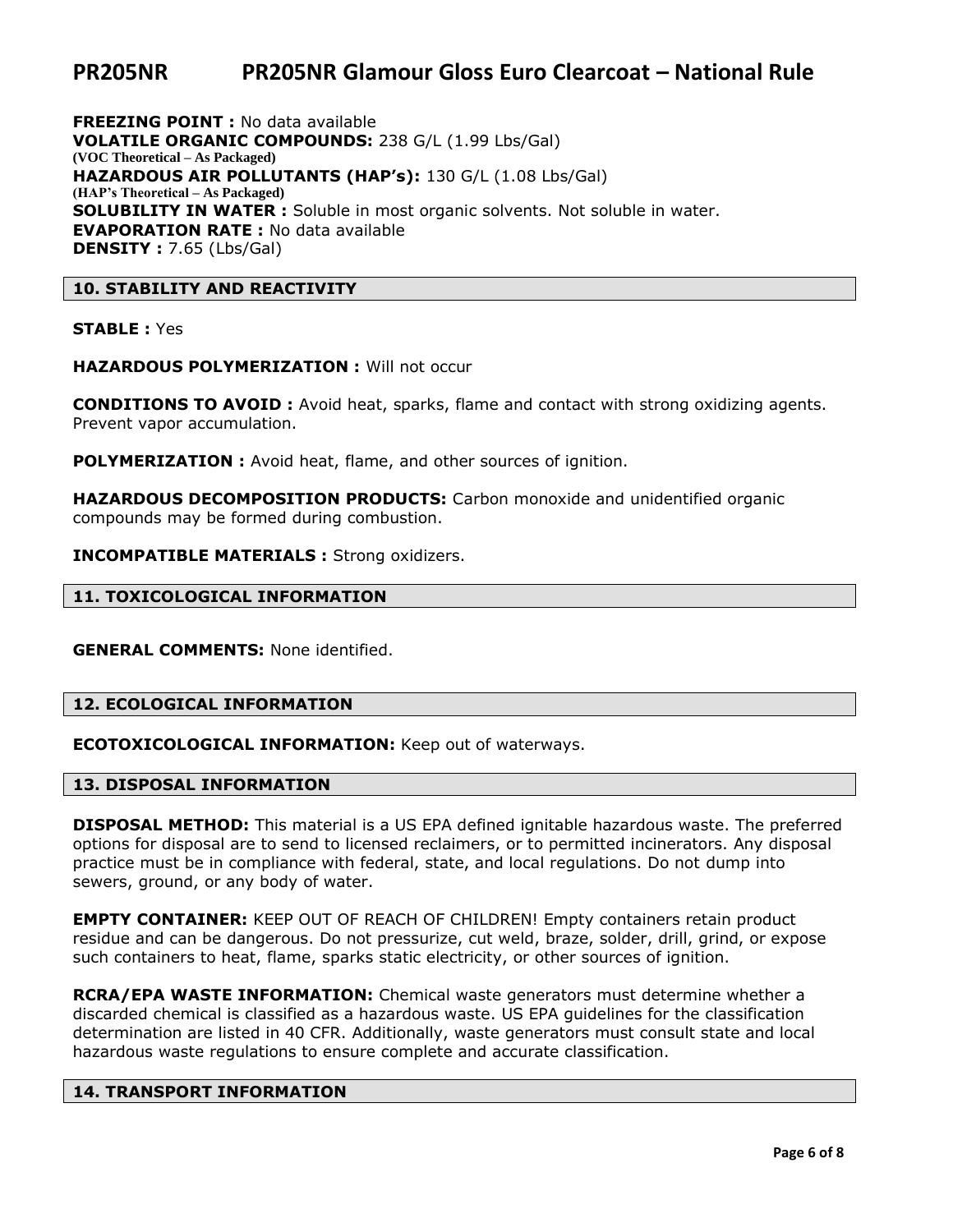### **15. REGULATORY INFORMATION**

#### **DOT (DEPARTMENT OF TRANSPORTATION)**

**PROPER SHIPPING NAME :** UN1263, Paint, Class 3, PG II (UN#, Proper Shipping Name, Class, Packing Group)

**\*\*\* ABI verifies that the material was supplied and shipped in the proper packages in accordance with DOT and federal regulations that are applicable to the mode of transportation selected. The shipper must verify that the packaging supplied is acceptable to be re-shipped in per the federal regulations applicable to the mode of transportation for re-shipment. Regulations may change depending on mode of transportation selected.\*\*\***

#### **SARA TITLE III (SUPERFUND AMENDMENTS AND REAUTHORIZATION ACT)**

**311/312 HAZARD CATEGORIES:** This product should be reported as an immediate (acute) health hazard, delayed (chronic) health hazard, and a fire hazard.

**FIRE :** Yes **PRESSURE GENERATING :** No

**REACTIVITY :** No **ACUTE :** Yes **CHRONIC :** Yes

**313 REPORTABLE INGREDIENTS:** To the best of our knowledge, this product is not listed as a toxic chemical.

#### **302/304 EMERGENCY PLANNING**

**EMERGENCY PLAN:** To the best of our knowledge, this material is not listed as an extremely hazardous substance.

#### **16. OTHER INFORMATION**

**APPROVED BY :** IAMG

**TITLE :** QC Manager

| <b>HMIS RATING</b>   |   |  |
|----------------------|---|--|
| Health:              |   |  |
| Flammability:        |   |  |
| <b>Reactivity:</b>   |   |  |
| Personal Protection: | G |  |



**MANUFACTURER DISCLAIMER :** To the best of ABI's knowledge, all information, recommendations, and suggestions appearing herein concerning this product are taken from raw material sources or based upon data believed to be reliable. Although reasonable care has been taken in the preparation of this information, ABI's extends no guarantees, express or implied, makes no representations and assumes no responsibility as to the accuracy, reliability or completeness of the information presented. IAMG assumes no liability arising out of the use of the product by others.

The conditions or methods of handling, storage, use and disposal of the product are beyond ABI's control. The information provided herein may not be valid for this product if it is used in combination with any other materials or process. It is the user's responsibility to determine the suitability of the product, review the information provided herein, assess the safety and toxicity of the product and to comply with all applicable laws and regulations. For this and other reasons, IAMG does not assume responsibility and expressly disclaims liability for any loss damage or